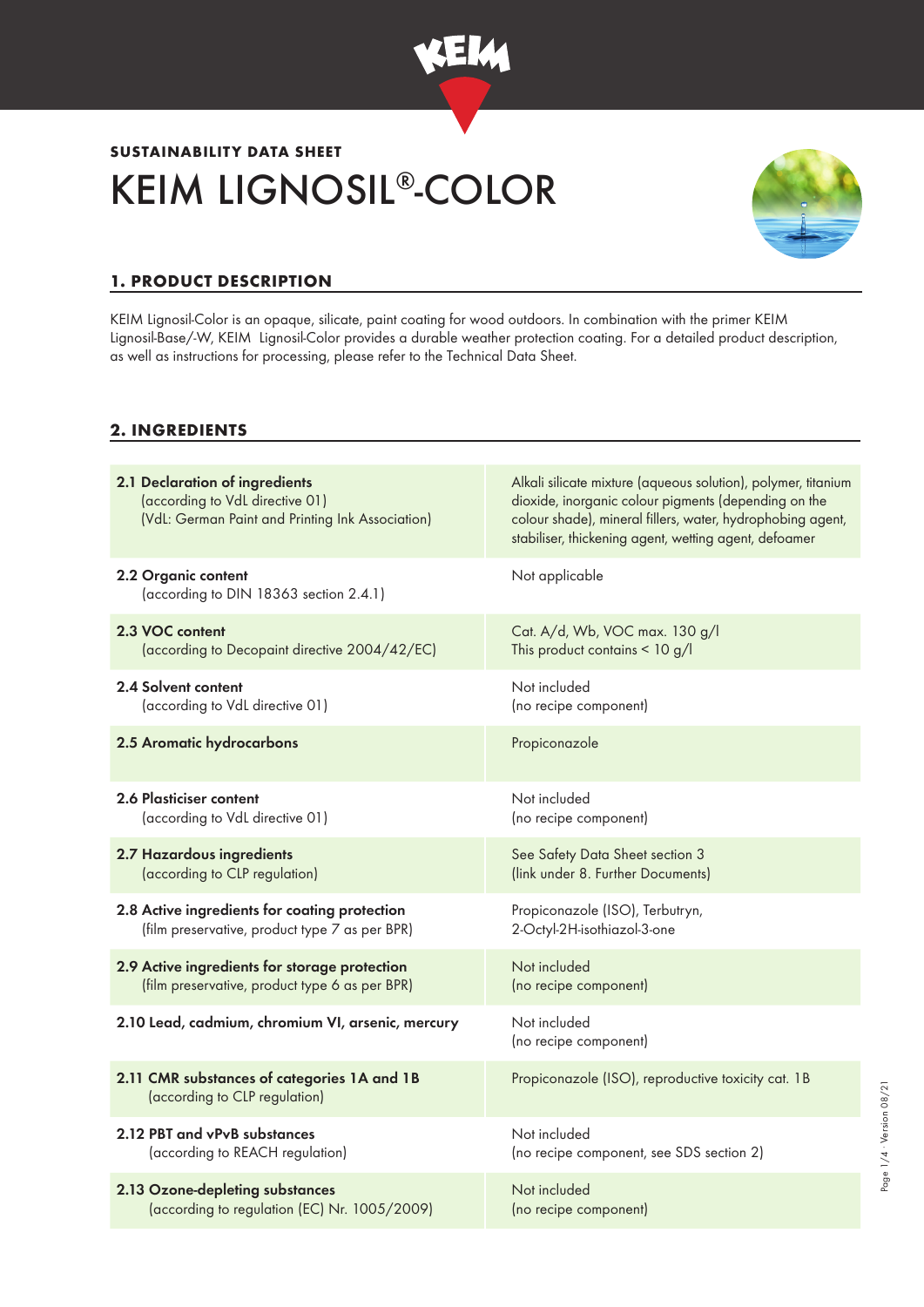| 2.14 Formaldehyde/formaldehyde depot substances<br>(emission test chamber)                                                                          | Not specified                                                         |
|-----------------------------------------------------------------------------------------------------------------------------------------------------|-----------------------------------------------------------------------|
| 2.15 Compliance with the limitation of emissions<br>of the titanium dioxide industry (according to<br>directive 92/112/EEC or directive 2010/75/EU) | Yes                                                                   |
| 2.16 Halogenated organic compounds                                                                                                                  | See Safety Data Sheet section 12<br>(link under 8. Further Documents) |

## **3. TEST REPORTS / EXPERT REPORTS / CERTIFICATIONS / LOGOS**

| 3.1 Test reports           | On request   |
|----------------------------|--------------|
| 3.2 Export reports         | On request   |
| 3.3 Product code / GISCODE | <b>BSW50</b> |

3.4 Certifications / Logos



## **4. INFORMATION FOR BUILDING CERTIFICATION AS PER DGNB\***

| 4.1 Product group<br>(ENV 1.2)                                             | Coatings on non-mineral substrates: metal, wood, plastic                                                                                  |
|----------------------------------------------------------------------------|-------------------------------------------------------------------------------------------------------------------------------------------|
| 4.2 VOC content<br>(according to directive 2004/42/EC)                     | < 10 g/l                                                                                                                                  |
| 4.3 Dilutability with water<br>(according to directive 2004/42/EC)         | Yes                                                                                                                                       |
| 4.4 Product-specific life cycle assessment values<br>(ENV 1.1 and ENV 2.1) | Not specified                                                                                                                             |
| <b>4.5 Quality level</b><br>(ENV 1.2)                                      | Coatings on non-mineral substrates:<br>Complies with quality level $3 - \text{VOC} \leq 100 \text{ g/l}$<br>according to VdL directive 01 |
| 4.6 Product-specific life cycle<br>(ECO 1.1)                               | 4 Years (according to BNB: National rating system<br>for sustainable building)                                                            |
| 4.7 Safety and risks of failure<br>(SOC 1.7)                               | No negative impact, since no halogens contained                                                                                           |
| <b>4.8 Cleaning instruction</b><br>(PRO 1.5, PRO 2.2)                      | See Technical Data Sheet<br>(link under 8. Further Documents)                                                                             |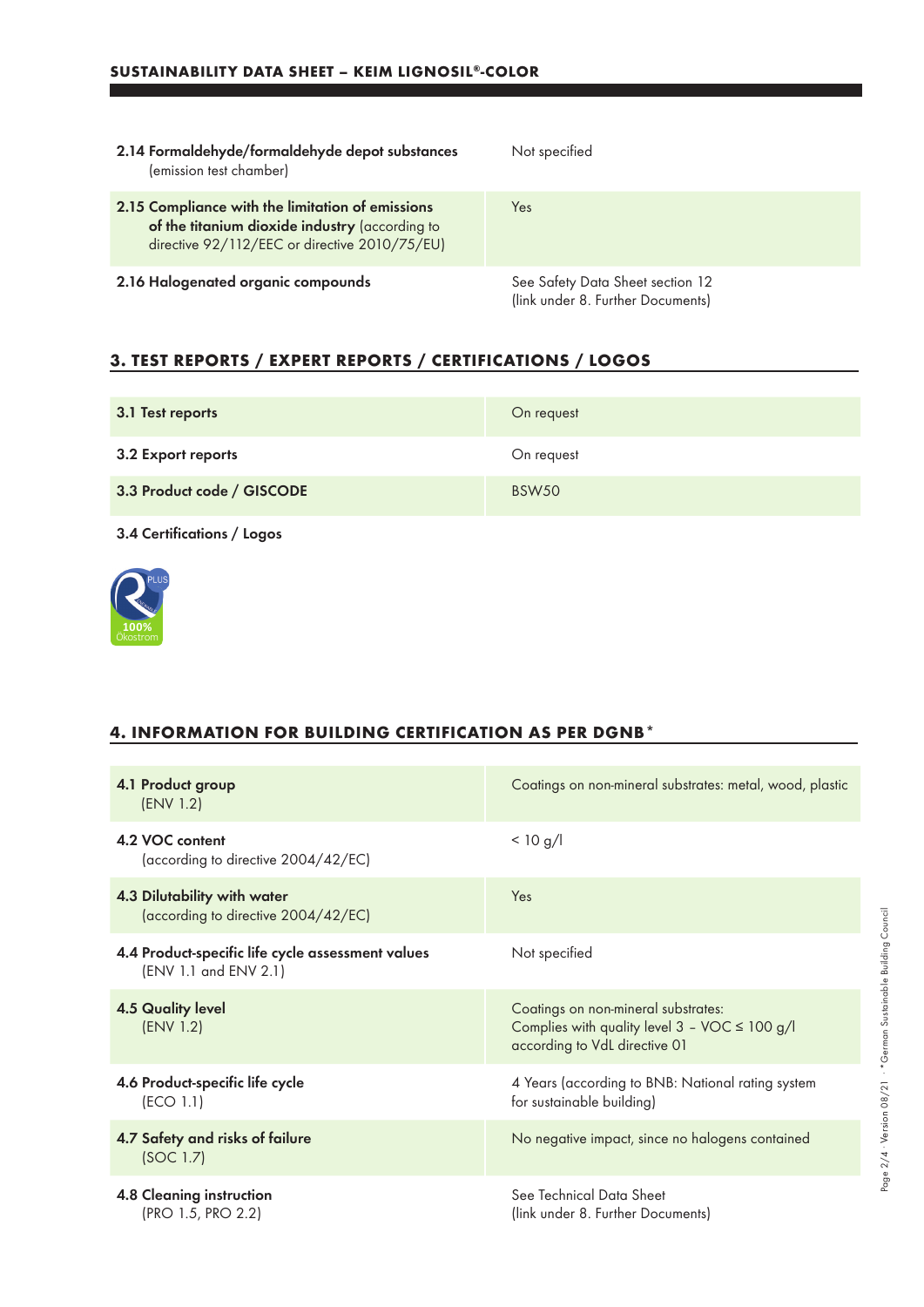## **5. INFORMATION ON SUITABILITY ACCORDING TO LEED 2009**

| 5.1 Product group<br>[EQ4.2]                                                                                | <b>Flat Topcoat</b>                                                                                                                                                                                                                          |
|-------------------------------------------------------------------------------------------------------------|----------------------------------------------------------------------------------------------------------------------------------------------------------------------------------------------------------------------------------------------|
| <b>5.2 VOC</b><br>(as per SCAQMD Rule 1113, Architectural Coatings,<br>rules in effect on February 5, 2016) | < 10 g/l (limit value < $275$ g/l)                                                                                                                                                                                                           |
| 5.3 VOC limit fulfilled                                                                                     | Yes                                                                                                                                                                                                                                          |
| 5.4 Recycling rate<br>(from post-consumer sources) (MR4)                                                    | KEIM Lignosil-Color can reach the service life of the<br>components. KEIM Lignosil-Color does not have a<br>regular after-use phase. Final disposal can be carried<br>out in conjunction with the building components via<br>wood recycling. |
| 5.5 Recycling rate<br>(from production-relevant sources) (MR4)                                              | 0%                                                                                                                                                                                                                                           |
| 5.6 Fast renewable raw materials<br>(MR 6)                                                                  | 0%                                                                                                                                                                                                                                           |
| 5.7 Regional materials<br>(MR <sub>5</sub> )                                                                | Not specified                                                                                                                                                                                                                                |
| 5.8 Production site<br>(MR <sub>5</sub> )                                                                   | Keimfarben GmbH, Keimstraße 16, 86420 Diedorf                                                                                                                                                                                                |

## **6. MANAGEMENT SYSTEMS AND CORPORATE CERTIFICATIONS**

6.1 Quality and environmental management The manufacturing /marketing company is certified according to:

– DIN EN ISO 9001

- DIN EN ISO 14001
- Energy audit according to DIN EN 16247-1

#### **7. SAFETY INSTRUCTIONS**

7.1 See Safety Data Sheet (link under 8. Further Documents)